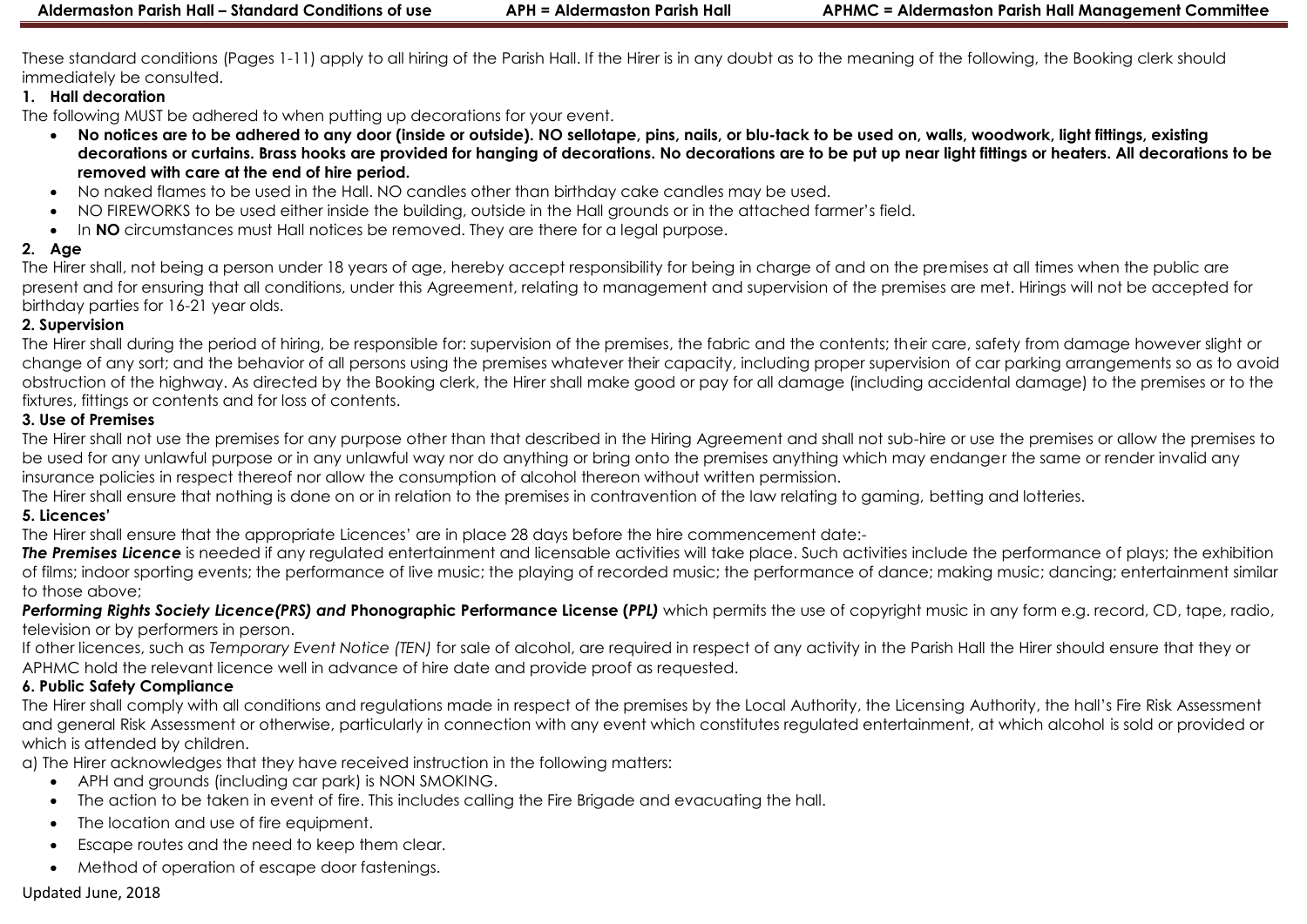- Appreciation of the importance of any fire doors and of closing all fire doors at the time of a fire.
- Do not work on steps, ladders or at height until they are properly secured and another person is present.
- Do not allow children in the kitchen except under close supervision (e.g. for supervised cookery lessons or, in the case of older children, for supervised serving of food at functions). Avoid overcrowding in the kitchen and do not allow running.
- Wear suitable protective clothing when handling cleaning or other toxic materials

b) In advance of an entertainment or play the Hirer shall check the following items:

- That all fire exits are unlocked and panic bolts in good working order.
- That all escape routes are free of obstruction and can be safely used.
- That any fire doors are not wedged open.
- That exit signs are illuminated.
- That there is no obvious fire hazards on the premises.
- ALL occupants of the hall are aware of the fire exits and the fire evacuation procedures.
- Mis-use of fire-fighting equipment will result in loss of deposit + charge to cover refilling/replacement costs.
- If holding an event using seats in rows, drop link connector of chairs to be used to keep the chairs in upright position for safe evacuation in event of fire.

#### **7. Means of Escape**

a) All means of exit from the premises must be kept free from obstruction and immediately available for instant free public exit.

b) The emergency lighting supply illuminating all exit signs and routes must be kept visible during the whole of the time the premises are occupied. These are operated by an automatic mains failure switching device in the case of a power failure.

#### **8. Outbreaks of Fire**

It is the hirer's responsibility to check the building has been evacuated and that the Fire Brigade shall be called to any outbreak of fire, however slight, and details thereof shall be given to the Booking clerk.

#### **9. Health and Hygiene**

The Hirer shall, if preparing, serving or selling food, observe all relevant food health and hygiene legislation and regulations. In particular dairy products, vegetables and meat on the premises must be refrigerated and stored in compliance with the Food Temperature Regulations. The fridge does have a thermometer.

#### **10. Electrical Appliance Safety**

The Hirer shall ensure that any electrical appliances brought by them to the premises and used there shall be safe, in good working order, and used in a safe manner in accordance with the Electricity at Work Regulations 1989. Do not use any appliance that shows sign of wear or damage and advise Booking clerk **as soon as possible.**  Never leave any electrical equipment operating whilst unattended.

**11. Insurance and indemnity** (APHMC has Public liability insurance of £5,000,000)

a) The Hirer shall be liable for:-

i) The cost of repair of any damage (including accidental and malicious damage) done to any part of the premises including the cartilage thereof or the contents of the premises

ii). all claims, losses, damages and costs made against or incurred by Parish Hall, APHMC, their employees, volunteers, agents or invitees in respect of damage or loss of property or injury to persons arising as a result of the use of the premises (including the storage of equipment) by the Hirer, and

iii) all claims, losses, damages and costs made against or incurred by the Parish Hall, APHMC, their employees, volunteers, agents or invitees as a result of any nuisance caused to a third party as a result of the use of the premises by the Hirer, and subject to sub-paragraph (b), the Hirer shall indemnify and keep indemnified accordingly each member of the Parish Hall, APHMC, their employees, volunteers, agents or invitees against such liabilities.

b) **Non-Profit/Private Hirers-** APHMC are insured through Allianz (AON) Insurance which includes *Hirers Indemnity of £5,000,000***,** which covers all non-profit/private hires which indemnify person(s) whilst using the Hall as though they were APHMC. A full copy of our Insurance Certificate & the Allianz Insurance Plc Village Hall Policy wording you are bound by, please request a copy from the Bookings Clerk.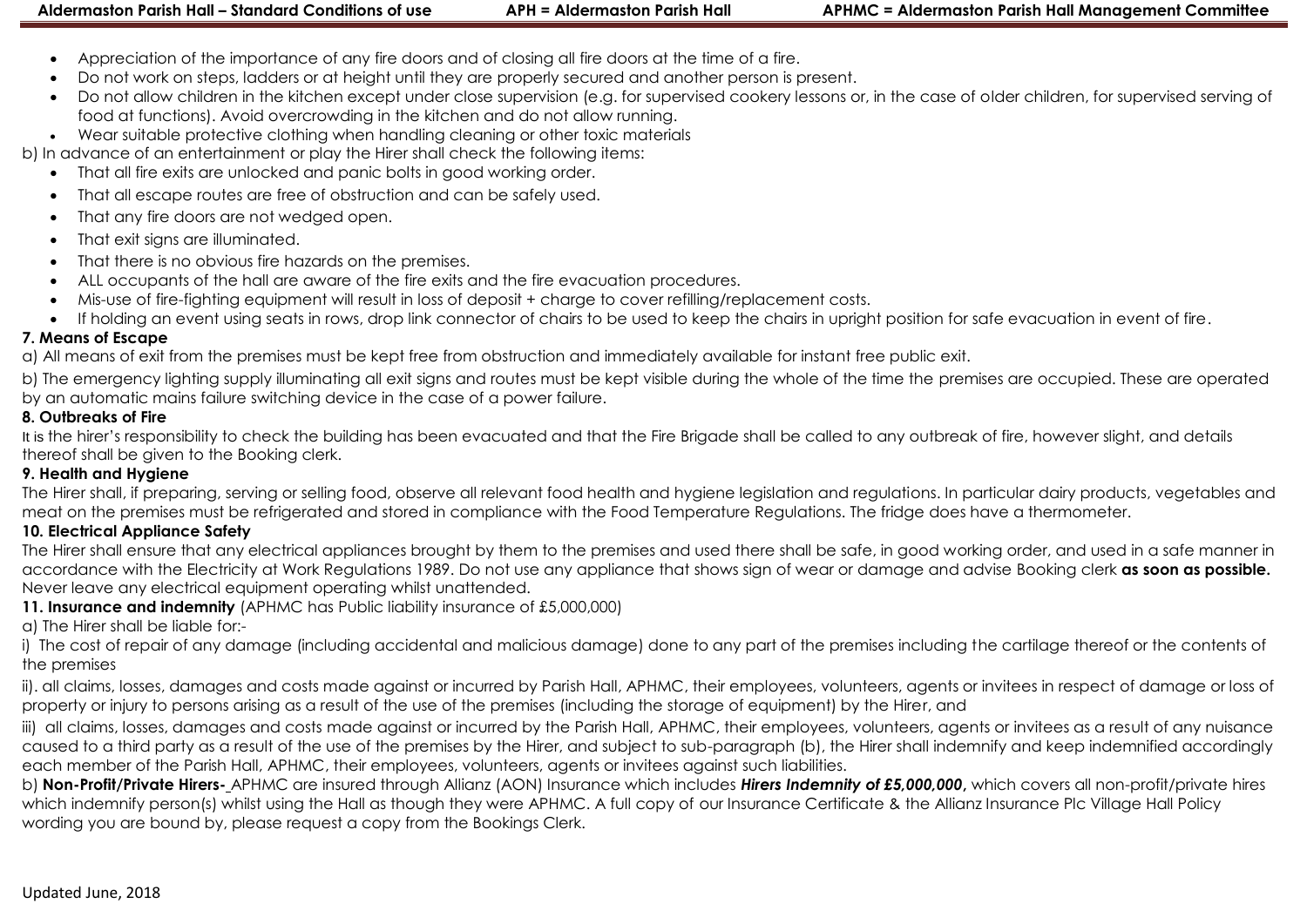c) The Hirer is responsible for the "Event". In order to comply with the Public Liability section of the APHMC Allianz Insurance Policy to extend to cover to the Hirer, the Hirer agrees to comply with guidelines laid out in *Allianz Insurance Plc Special Events Guideline factsheet PDF*, which can be found on our website, or a copy requested from the Bookings Clerk.

d) **Commercial/Profit-making Hirers.** The Hirer shall take out adequate insurance to insure the Hirer and members of the Hirer's organisation and invitees against the Hirer's liability under paragraph 10(a) and all claims arising as a result of the hire and on demand shall produce the policy and current receipt or other evidence of cover to the APHMC. Failure to produce such policy and evidence of cover may render the hiring void and enable the Bookings clerk to relet the premises to another hirer.

The APHMC is insured against any claims arising out of its **own** negligence.

#### **12. Accidents and Dangerous Occurrences**

The Hirer must report all accidents involving injury to the public to the Booking clerk **as soon as possible** and complete the relevant section in the APHMC's accident book. Any failure of equipment belonging to the APHMC or brought in by the Hirer must also be reported **as soon as possible**.

Certain types of accident or injury must be reported on a special form to the local authority. The APHMC will give assistance in completing this form. This is in accordance with the Reporting of Injuries, Diseases and Dangerous Occurrences Regulations 1995 (RIDDOR). The accident book and RIDDOR forms are held on the kitchen work surface. All COSHH assessments & product data sheets, including first aid instructions can be found in the kitchen drawer file. A First Aid can be found in the kitchen above the fridge.

#### **13. Explosives and Flammable Substances**

The hirer shall ensure that:

a. Highly flammable substances are not brought into, or used in any part of the premises and that

b. No internal decorations of a combustible nature (e.g. polystyrene, cotton wool) shall be erected without the consent of the APHMC. NO sellotape, pins or blu-tack to be used on the walls or woodwork, brass hooks are provided for hanging of decorations. No decorations are to be put up near light fittings or heaters.

c. No naked flames to be used in the Hall. NO candles other than birthday cake candles may be used.

d. NO FIREWORKS to be used either inside the building, outside in the Hall grounds or in the attached farmer's field.

#### **14. Heating/Lighting**

The heating will be set for your hire period by the Booking Clerk/Caretaker. If the heating is not on, a boost button allowing 90 minutes of heat is available in the Main Hall entrance hall next to the light switches. A single push on the top button works the Billiard Room heaters; the bottom button works the Main Hall heaters.

#### *The Hirer will ensure that no external doors are propped open as this will affect the heating. An extra charge for additional heating may be deducted from the deposit if open external doors are reported*

The Hirer shall ensure that no unauthorised heating appliances shall be used on the premises when open to the public without the consent of the APHMC. Portable Liquefied Propane Gas (LPG) heating appliances shall not be used.

Hirer to ensure that no adjustments are made to the heating controls within the Parish Hall and all switches are returned to their original position.

There are a number of options of lighting effects for the Main Hall. These are controlled by the buttons in the entrance hall. Please follow the instructions to set the lighting to your requirements

#### **15. Drunk and Disorderly Behaviour and Supply of Illegal Drugs**

The Hirer shall ensure that in order to avoid disturbing neighbours to the hall and avoid violent or criminal behaviour; care shall be taken to avoid excessive consumption of alcohol. Drunk and disorderly behaviour shall not be permitted either on the premises or in its immediate vicinity. Alcohol shall not be served to any person suspected of being drunk nor to any person suspected of being under the age of 18. Any person suspected of being drunk, under the influence of drugs or who is behaving in a violent or disorderly way shall be asked to leave the premises. No illegal drugs may be brought onto the premises. NO items to be deposited over the back fence into farmer's field or adjacent properties..

#### **16. Animals**

The Hirer shall ensure that no animals (including birds) except assistance dogs are brought into the premises, unless agreed in advance by the APHMC. No animals whatsoever are to enter the kitchen area at any time.

#### **17. Compliance with the Children Act 1989**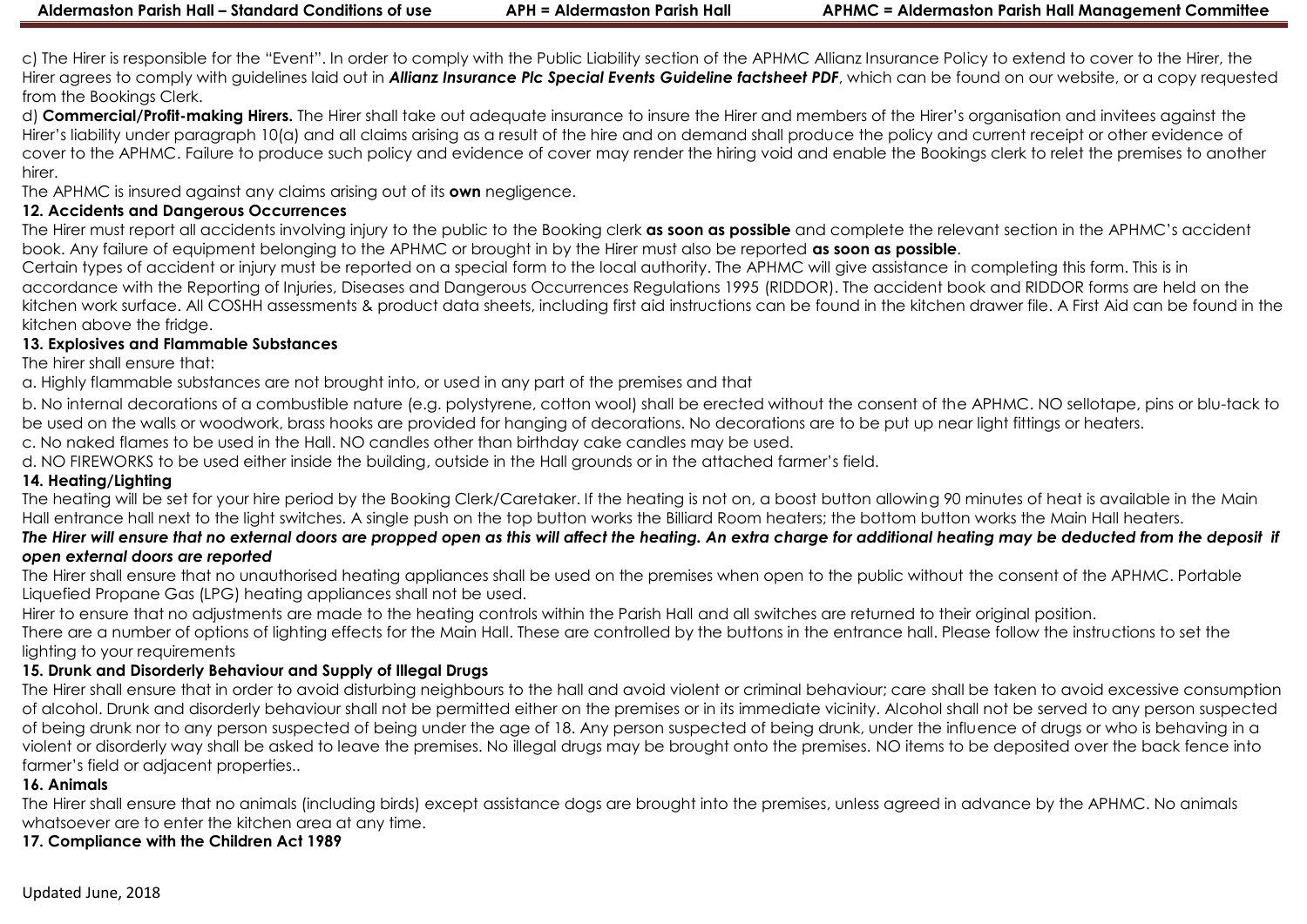The Hirer shall ensure that any activities for children under eight years of age comply with the provisions of The Children Act of 1989 and that only fit and proper persons who have passed the appropriate Criminal Records Bureau checks have access to the children Checks may also apply where children over eight and vulnerable adults are taking part in activities. The Hirer shall provide APHMC with a copy of their CRB check and Child Protection Policy on request.

# **18. Compliance with the Equality Act 2010**

The Hirer shall ensure that they follow equality laws at all times and adhere to the halls equal opportunity policy. Copy of these can be found on the hall notice board and on website.

# **19. Fly Posting**

The Hirer shall not carry out or permit fly posting or any other form of unauthorised advertisements for any event taking place at the premises, and shall indemnify and keep indemnified each member of the APHMC accordingly against all actions, claims and proceedings arising from any breach of this condition.

# **20. Sale of Goods**

The Hirer shall, if selling goods on the premises, except by auctions, comply with Fair Trading Laws and any code of practice used in connection with such sales. In particular, the Hirer shall ensure that the total prices of all goods and services are prominently displayed, as shall be the organiser's name and address and that any discounts offered are based only on Manufacturers' Recommended Retail Prices.

## **21. Film shows**

Children shall be restricted from viewing age-restricted films classified according to the recommendations of the British Board of Film Classification. Hirers should ensure that they have the appropriate copyright licences for film.

#### **22. Cancellation**

If the Hirer wishes to cancel the booking before the date of the event, the question of the payment or the repayment of the fee shall be at the discretion of the APHMC. The APHMC reserve the right to charge an administration fee in respect to any such cancellation by the Hirer.

The APHMC reserves the right to cancel this hiring by written notice to the Hirer in the event of:

a. the premises being required for use as a Polling Station for a Parliamentary or Local Government election or by-election

b. the APHMC reasonably consider that:

i. such hiring is likely to lead to a breach of these terms and conditions, any relevant licensing conditions, or other legal or statutory requirements, or

- ii. Unlawful or unsuitable activities will take place at the premises as a result of this hiring
- c. the premises becoming unfit for the use intended by the Hirer

d. an emergency requiring use of the premises as a shelter for the victims of flooding, snowstorm, fire, explosion or those at risk of these or similar disasters. In any such case the Hirer shall be entitled to a refund of any fee already paid, but the APHMC shall not be liable to the Hirer for any resulting direct or indirect loss or damages whatsoever.

## **23. End of Hire**

The Hirer shall be responsible for leaving the premises and surrounding area in a clean and tidy condition, properly locked and secured unless directed otherwise and any contents temporarily removed from their usual positions properly replaced, otherwise the APHMC shall be at liberty to make an additional charge. The Hirer acknowledges that they have received and read requirements for each hall area. 50 chairs in the Main hall, 30 chairs in Billiard Room (in stacks of 5). All folding (Gopak) tables to be returned to kitchen storage area and chained up. All curtains to be opened and closed using cord pulleys. All chairs to be moved using trolley provided. A chair trolley is kept in the Main Hall to enable safe movement of chairs.

## **24. Noise**

The Hirer shall ensure that the minimum of noise is made on arrival and departure, particularly late at night and early in the morning. The Hirer shall avoid excessive noise after 10pm and ensure that all music is finished by 11pm to comply with any other licensing condition for the premises.

## **25. Stored Equipment**

The APHMC accepts no responsibility for any stored equipment or other property brought on to or left at the premises, and all liability for loss or damage is hereby excluded. All equipment and other property (other than stored equipment) must be removed at the end of each hiring or fees will be charged for each day or part of a day at the hire fee per hiring until the same is removed.

The APHMC may, use its discretion in any of the following circumstances, namely: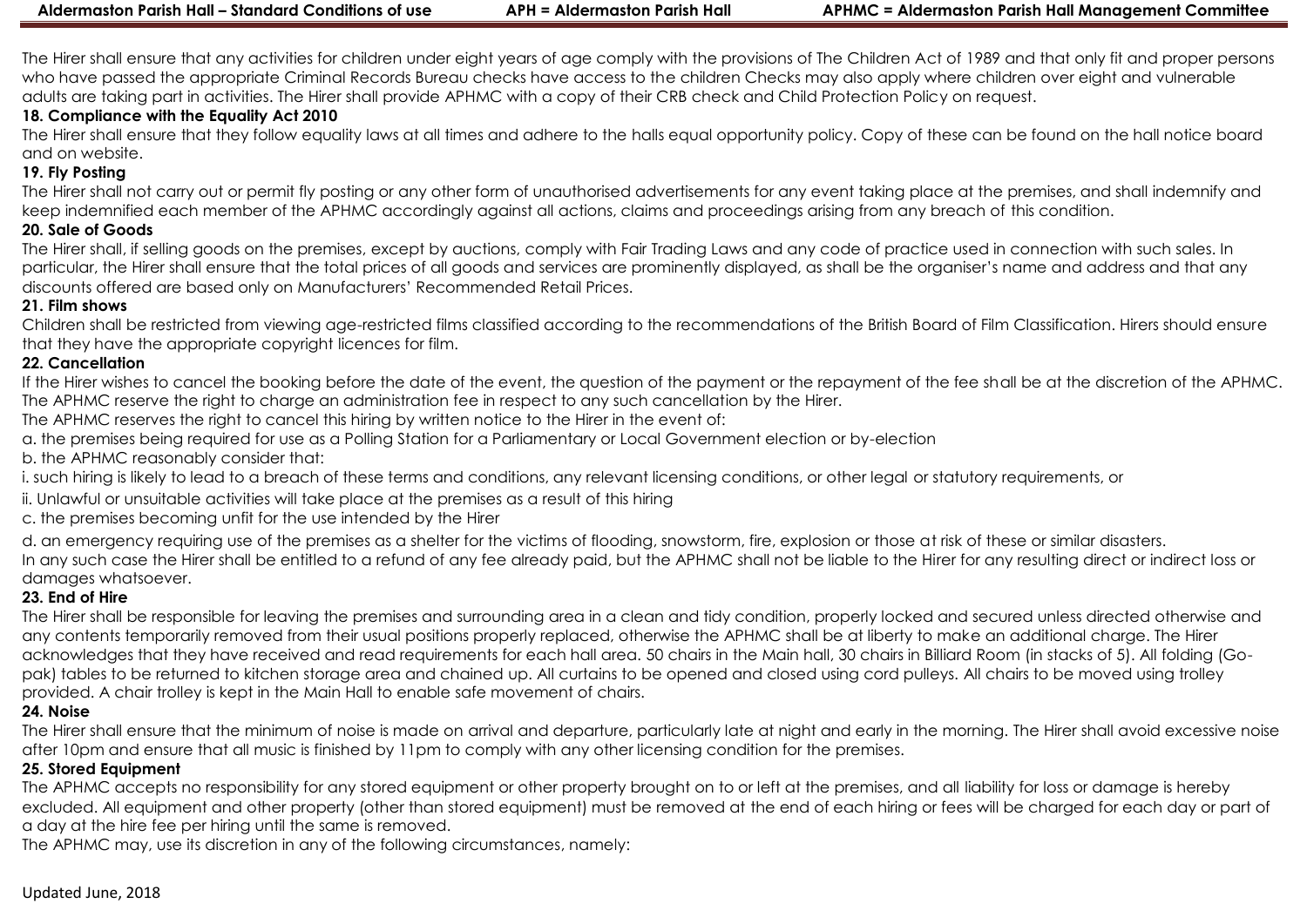a. in respect of stored equipment, failure by the Hirer either to pay any storage charges due and payable or to remove the same within 7 days after the agreed storage period has ended.

b. in respect of any other property brought on to the premises for the purposes of the hiring, failure by the Hirer to remove the same within 7 days after the hiring dispose of any such items by sale or otherwise on such terms and conditions as it thinks fit, and charge the Hirer any costs incurred in storing and selling or otherwise disposing of the same.

#### **26. No Alterations**

No alterations or additions may be made to the premises nor may any fixtures be installed or placards, decorations or other articles be attached or removed in any way to any part of the premises without the prior written approval of the APHMC. Any alteration, fixture or fitting or attachment so approved shall at the discretion of the APHMC remain in the premises at the end of the hiring. It will become the property of the APHMC unless removed by the hirer who must make good to the satisfaction of the hall or, if any damage caused to the premises by such removal.

#### **27. No Rights**

The Hiring Agreement constitutes permission only to use the premises and confers no tenancy or other right of occupation on the Hirer.

#### **28. Dangerous and unsuitable performances**

Performances involving danger to the public or of a sexually explicit nature shall not be given.

#### **29. Deposit and Hire payment**

The booking fee + £200 deposit for the hire of Aldermaston Parish Hall should be paid in advance by cheque or bank transfer. If hire is to take place within 14 days of booking the deposit amount is payable in cash. All cheques (hire + deposit) WILL be banked before the hire date. A refund of the deposit will be sent within 14 days after the Hire date provided that no damage or loss has been caused to the premises and/or contents or complaints made to the APHMC about noise or other disturbance during the period of the hiring as a result of the hiring. Any deductions will be notified prior to refund or if costs equate to more than deposit hirers will be invoiced for the extra cost of any damage or loss caused to the premises and/or contents during the period of the hiring.

#### **30. Car Parking**

All cars parked at Aldermaston Parish Hall are parked at the owners own risk and APHMC take no responsibility for damage whilst parked at the Hall.

Please park sensibly and make sure that the clearly marked Fire Exit doors are not blocked by vehicles and spaces clearly marked as Disabled spaces are respected. **31. Key collection**

The key is to be collected from and returned to the Caretaker as instructed by the Booking clerk the week prior to hire.

## **32. Facilities included in standard hire**

The following items are included in the standard hire charge

- All halls 12 Go-pack tables (7 6ftx27" and 5 6ftx24"), 4 x card tables, small projector screen, 28 wooden fold flat chairs-please arrange for these prior to booking as kept in locked shed.
- Main Hall 50 padded chairs,
- Qty 5 6ft round tables (seat 12), aty 4 5ft round tables (seat 10), note there is a charge of £5 per table for these. Please arrange for these prior to booking as these are kept locked
- Billiard Room 30 padded chairs,
- Kitchen 2 x domestic kettles, commercial dishwasher, dual fuel oven, plate warmer, hot cabinet, catering fridge, trays, microwave, Qty 2 x urns, 3 domestic teapots, 1 8pt catering teapot, oven gloves.
- China settings of various styles for 70 people, cutlery settings for 70 people, 4 ½ pt milk jugs, 8 small jugs, 7 glass water jugs, 30 mugs, 100 plus flute glasses, various tumblers and wine glasses.

# *All bookings for events with more than 50 people will have to meet with an APHMC representative at the hall prior to booking to talk through facilities and seating options.*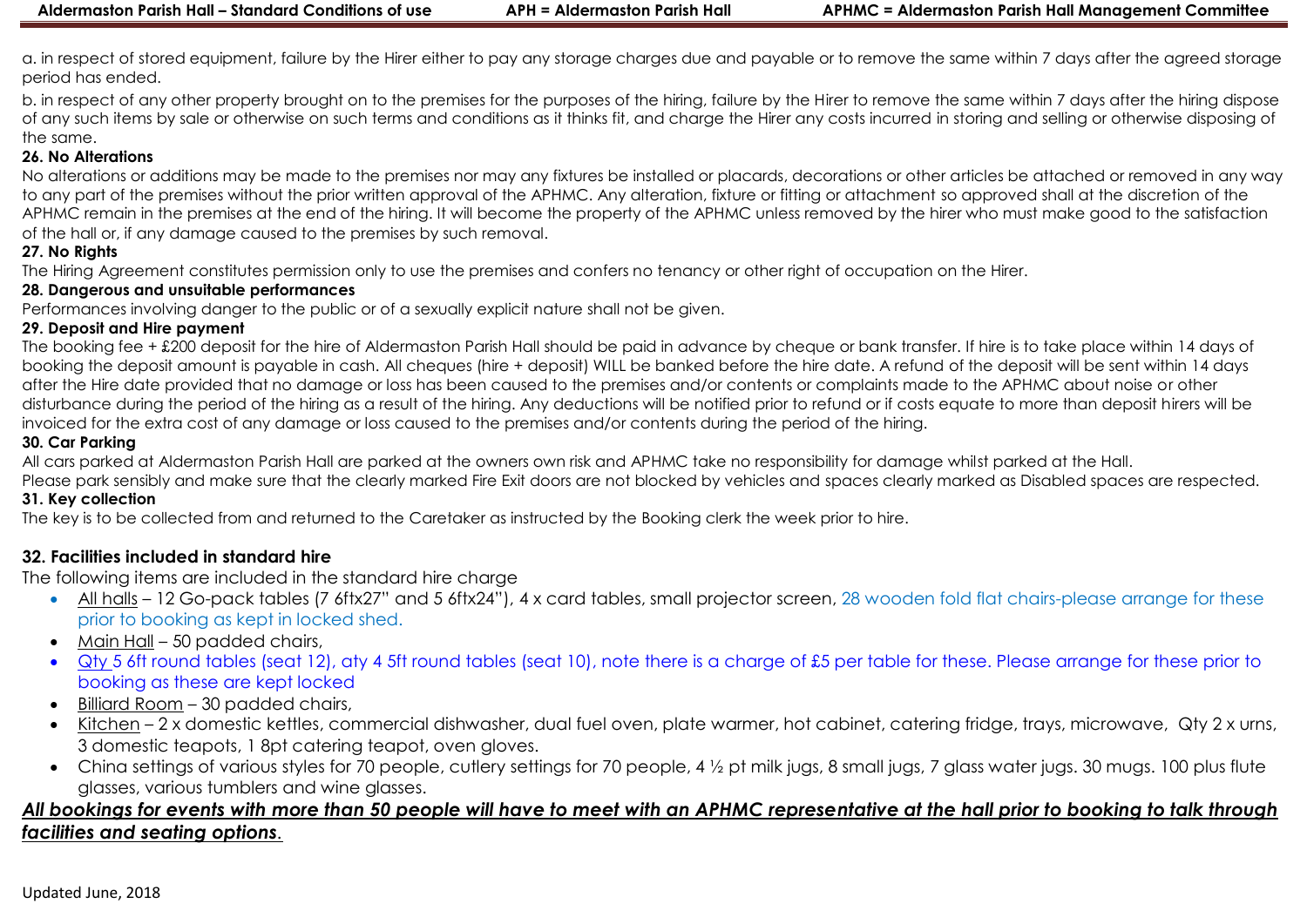#### **33. Facilities NOT included in standard hire**

- Bone china place settings additional hire cost of £1 per setting.
- Glasses (will need to be sourced by hirer), tea towels, bags for taking rubbish away.

# *FAILURE TO COMPLY WITH THESE CONDITIONS OF HIRE MAY RESULT IN YOUR DEPOSIT NOT BEING RETURNED.*

# **Layout ideas/options**

# Main Hall Table seating capacity using round tables **(maximum of 70 people)**

Round Tables  $3 \times 6$ ft = 36, 2 x 5ft = 20 = 56 person (is possible to sit 70 but is a squash with no area to move around tables for serving) plus Balcony 4 x 6ft go-pak tables = 14 people.

**Would leave 8 6ft go-pak tables for use in the Billiard Room** (for buffet food/drink)

# Main Hall Table seating capacity using 6ft rectangular tables **(maximum of 88 people)**

Use 12 tables in a horseshoe shape. 2 at top, 5 down each side (making sure not to block doors.) Maximum of 8 on top tables plus 20 people along both long sides = 80 people (once tables are laid there will be no space for dishes etc.) Or 20 people along one long side = 40 people

## *Would leave no more tables for use in Balcony or Billiard Room.*

# Main Hall Table seating capacity using 6ft rectangular tables (**maximum of 80 people)**

Use 10 tables in a herringbone design seating a maximum of 80 people

Maximum at each table along sides and each end = 8 people (once tables are laid there will be no space for dishes etc.) more comfortably would be 3 on each long side = 6 people therefore seating 60 people in total.

## *Would leave 2 tables for use in Balcony or Billiard Room. There would be space for these 2 tables to be set up in front of the stage as a buffet table.*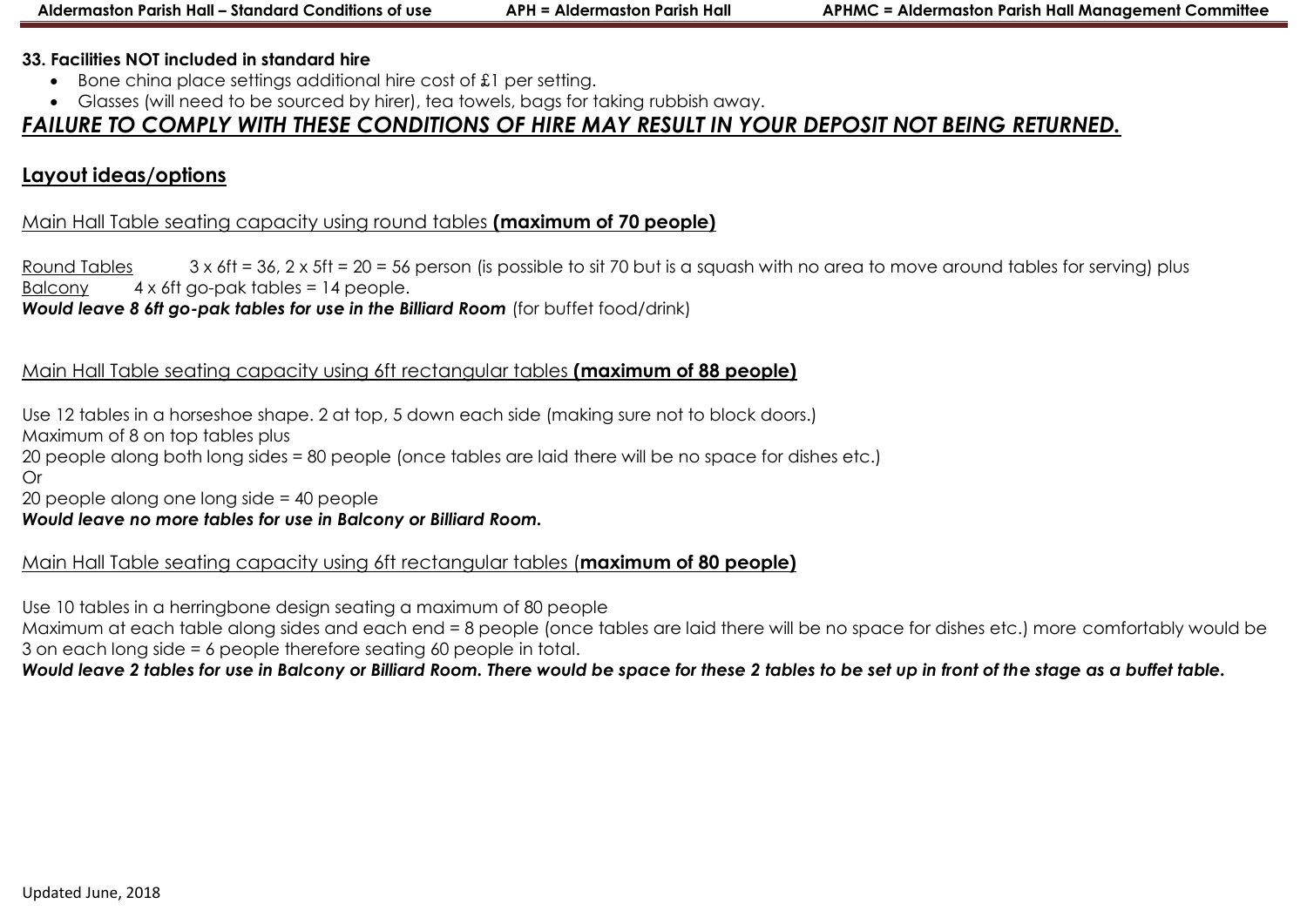# **Aldermaston Parish Hall Hiring Agreement**

# **FIRE SAFETY CHECK LIST**

In the interests of fire safety, the following items must be borne in mind by hirers of the premises prior to the premises event commencement. A layout plan of the Hall can be found on the notice board between the 2 halls and in the Hall information file.

# **Inside the Building**

- 1. All exits to be unlocked, keys and bolts to be removed.
- 2. All exit doors should be tested to ensure they open without difficulty. Both doors to open on double doors.
- 3. Ensure self illuminated exit signs are operating.
- 4. Identify the location of fire alarm break glass call points (where installed) and the location of fire extinguishers ensuring these are not obstructed.
- 5. Familiarise yourself with the fire safety routine.
- 6. Ensure the layout of tables, chairs etc. does not obstruct exit routes and complies with the plan.
- 7. Ensure doors fitted with self closing mechanisms are not wedged open.
- 8. The location of the nearest telephone (for emergency use) or working mobile phone should be identified.

# **Outside the Building**

- 1**.** Ensure outside lights where provided are functioning correctly.
- 2. Ensure external escape routes are not obstructed.
- 3. Ensure exit doors are not obstructed on the outside of the building.

# **After the Event**

- 1. Remove all accumulated rubbish and take home with you.
- 2. Switch off and unplug all electrical equipment where appropriate.
- 3. Secure the premises.

# **ALL DEFECTS SHOULD BE REPORTED TO APHMC via Hall comments book.**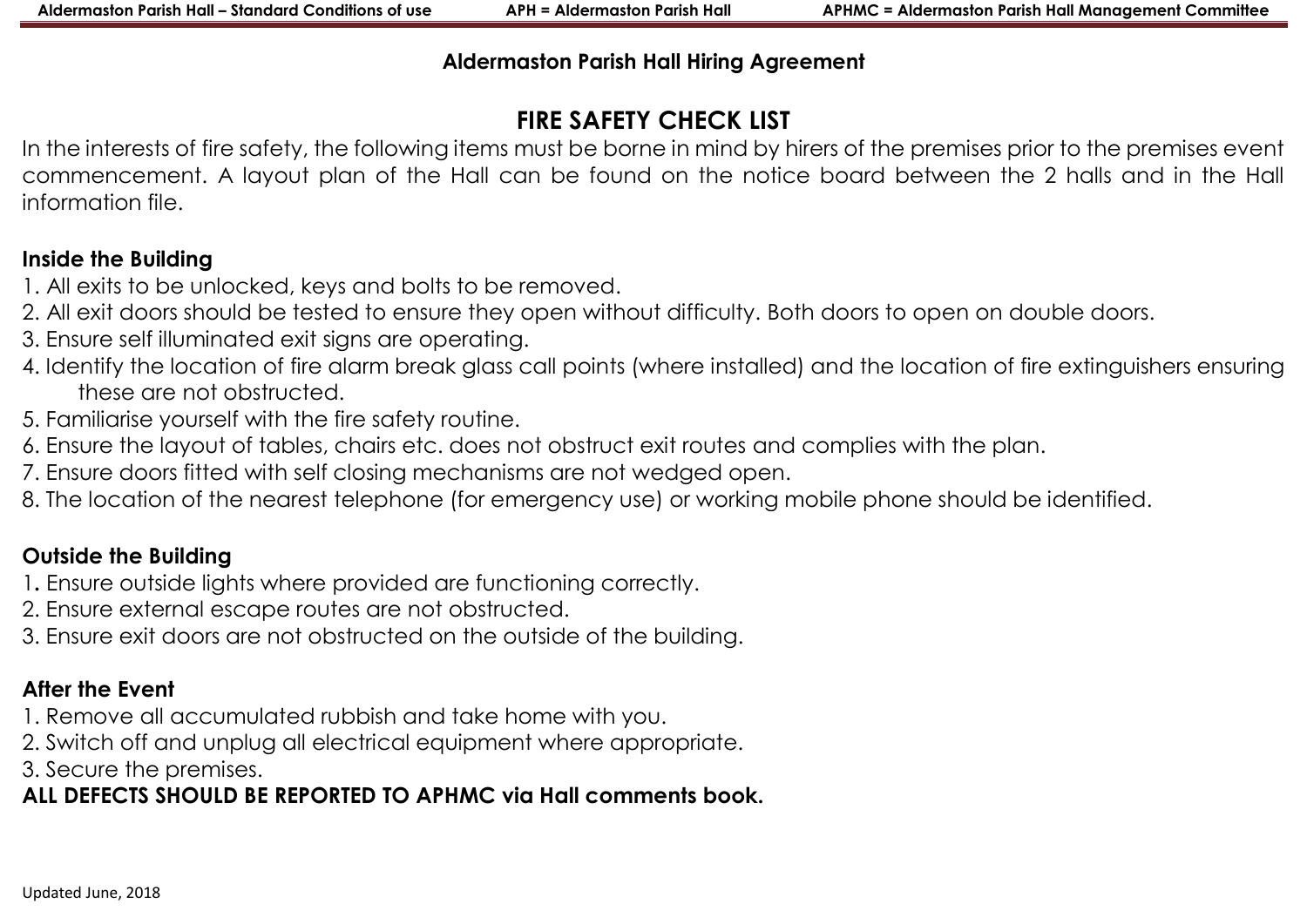# **FIRE**

**THE HIRER IS DEEMED THE "RESPONSIBLE PERSON" and is DESIGNATED THE PERSON IN CHARGE OF THE HALL DURING YOUR HIRE PERIOD.** 

**It is advisable to take a note of the name of everyone attending your event.**

- 1: **In the event of a Fire, the Responsible Person will instruct all persons to leave the building using the nearest available Emergency Exits and to muster together as soon as possible in Congreve Close, the next road down the hill from the Hall (Or into the private field behind the Hall if young children, taking care of the barbed wire.) A Roll Call should be taken.**
- 2: **NO MATTER HOW SMALL THE FIRE CALL THE FIRE BRIGADE Dial 999** and give this address: **Aldermaston Parish Hall, The Street, Aldermaston, Berkshire RG7 4LW**
- 3: The Responsible Person should ensure that once the Parish Hall has been evacuated and members of the public do not re-enter the building to collect personal belongings, etc. under any circumstances.
- 4: On the arrival of the Fire Brigade, the Responsible person should report to the Officer in Charge that a Roll Call has taken place and all persons are safe or should inform him/her of anyone who is missing and their last known position
- 5: Attempts to extinguish the outbreak of fire using the fire extinguishers should be only carried out if it is considered to be safe and are **ENTIRELY AT YOUR OWN RISK - PLEASE DO NOT BE A HERO. If any doubt get out of the building**
- 6: If you have a mobile phone and after you have carried out all of the above and circumstances allow it, Please call 0118 971 4057 to inform the Booking clerk.
- 7: All incidents no matter how small have to be reported to Aldermaston Parish Hall Booking clerk or written in the comments book in the Hall.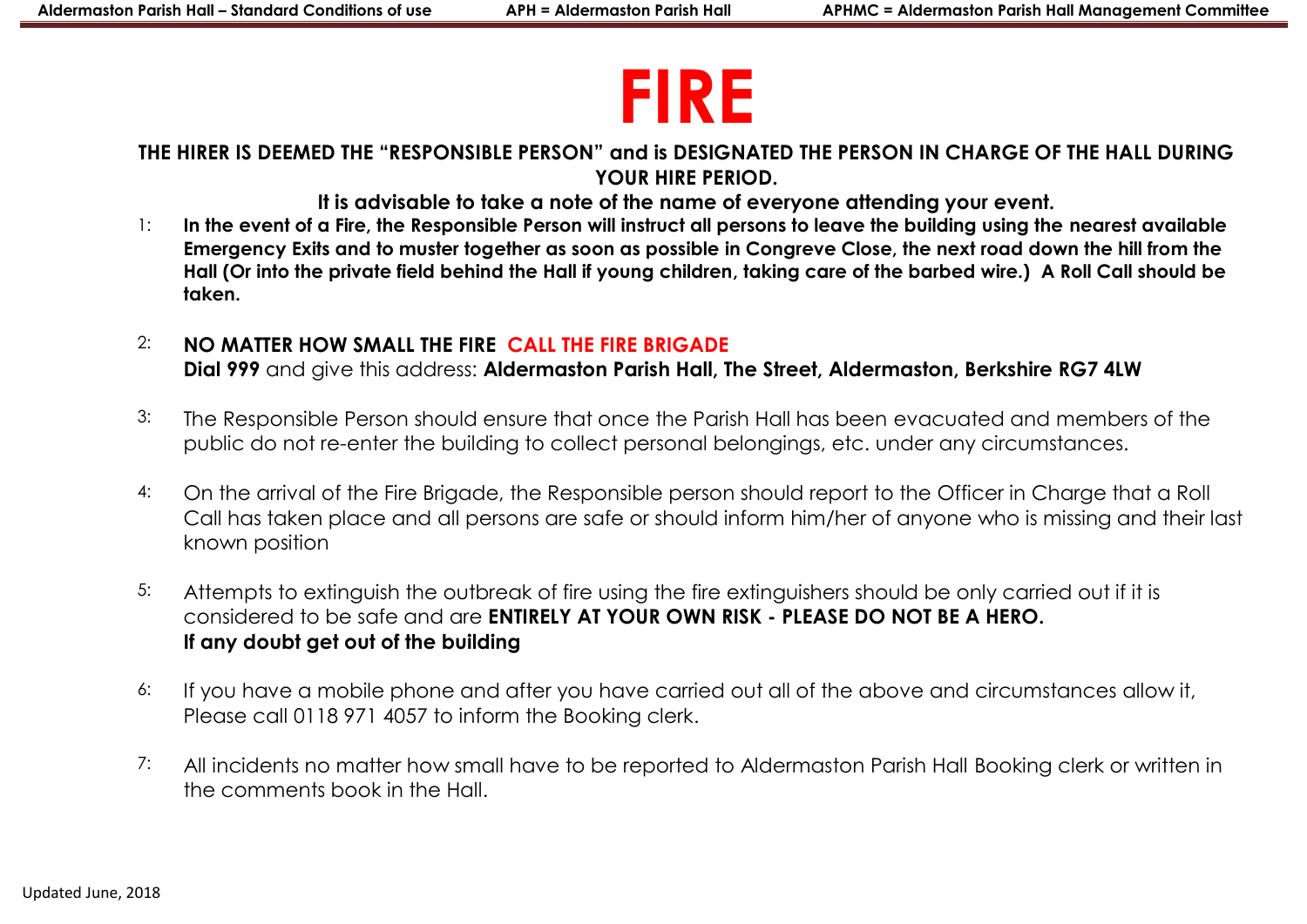# **Aldermaston Parish Hall Hiring Agreement**

# **COMPLAINTS PROCEDURE**

All complaints are to be submitted in writing to the Booking clerk, giving full details of the complaint and the name and address of the complainant.

The Booking clerk will, without prejudice, acknowledge the complaint stating it will be put before the committee at their next meeting.

Written complaints will be put before the APHMC at their next meeting, unless the chairman considers the complaint of a serious nature and necessitates the calling of an extraordinary meeting of the committee.

The decision of the APHMC on the complaint will be sent in writing to the complainant within 7 days of the meeting, at which it is discussed,

The APHMC may, at their sole discretion, allow a complainant to attend a meeting at which their complaint is discussed, so as to put their case in person.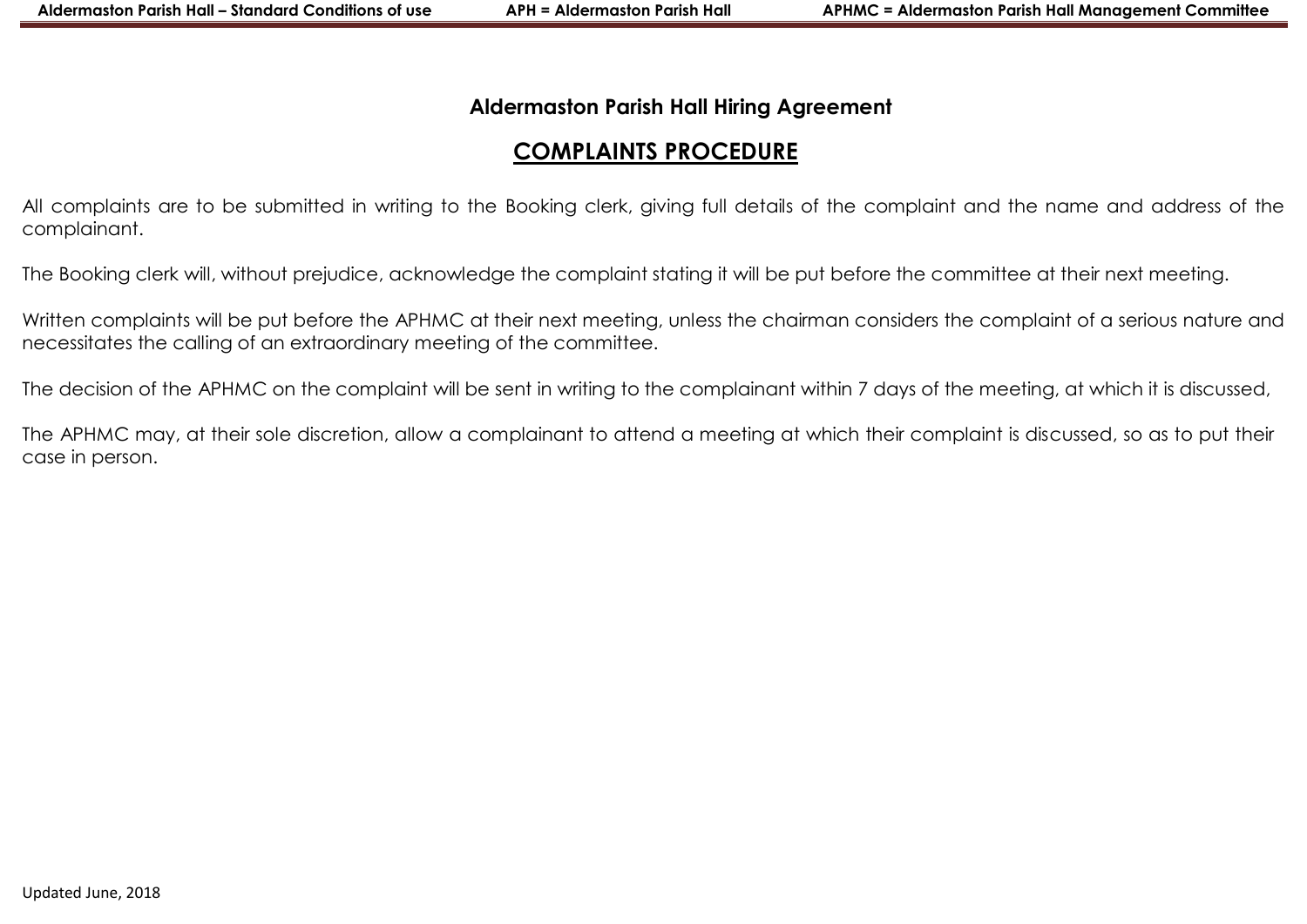# **Aldermaston Parish Hall Hiring Agreement End of Hire requirements**

#### **In the hirers cupboard you will find the following equipment:**

- Broom
- **Mop – to be used for emergency spillages only. Please do not mop the wooden floors**
- Dustpan and brush

#### **KTCHEN**

- Empty bin and remove **ALL** rubbish (to be taken away to be disposed of)
- Wash and correctly stack china on shelves as shown in photo.
- Wash cutlery and put in correct boxes.
- Wipe out oven and clean hob
- ❖ Switch off oven switches.
- Wipe down all surfaces.
- Switch off all electric sockets.
- Drain and switch of dishwasher (Instructions on dishwasher)
- Ensure tables are stacked safely and chain put across.
- Report all breakages in Hall comments book.

#### **MAIN HALL**

- Return 50 red chairs to original place *(No more than 5 in a stack)*
- Return cleaned fold-up tables to kitchen storage area (Safely stacked and chained up)
- Return clean round tables to stage (safely stacked and chained up)
- Sweep the floor
- Make sure **ALL** windows and doors are closed.
- ❖ Close window curtains, using cord pulleys.
- Report any breakages/problems in Hall comments book (located in the kitchen).
- Turn off ALL lights.
- Lock door (unless advised otherwise)

# **BILLIARD ROOM**

- Return 30 red chairs to original place *(No more than 5 in a stack)*
- Return fold-up tables to kitchen storage area (Safely stacked and chained up)
- Sweep the floor
- Make sure **ALL** windows and doors are closed.
- Close window curtains, using cord pulleys.
- Report any breakages/problems in Hall comments book (located in the kitchen)

Updated June, 2018